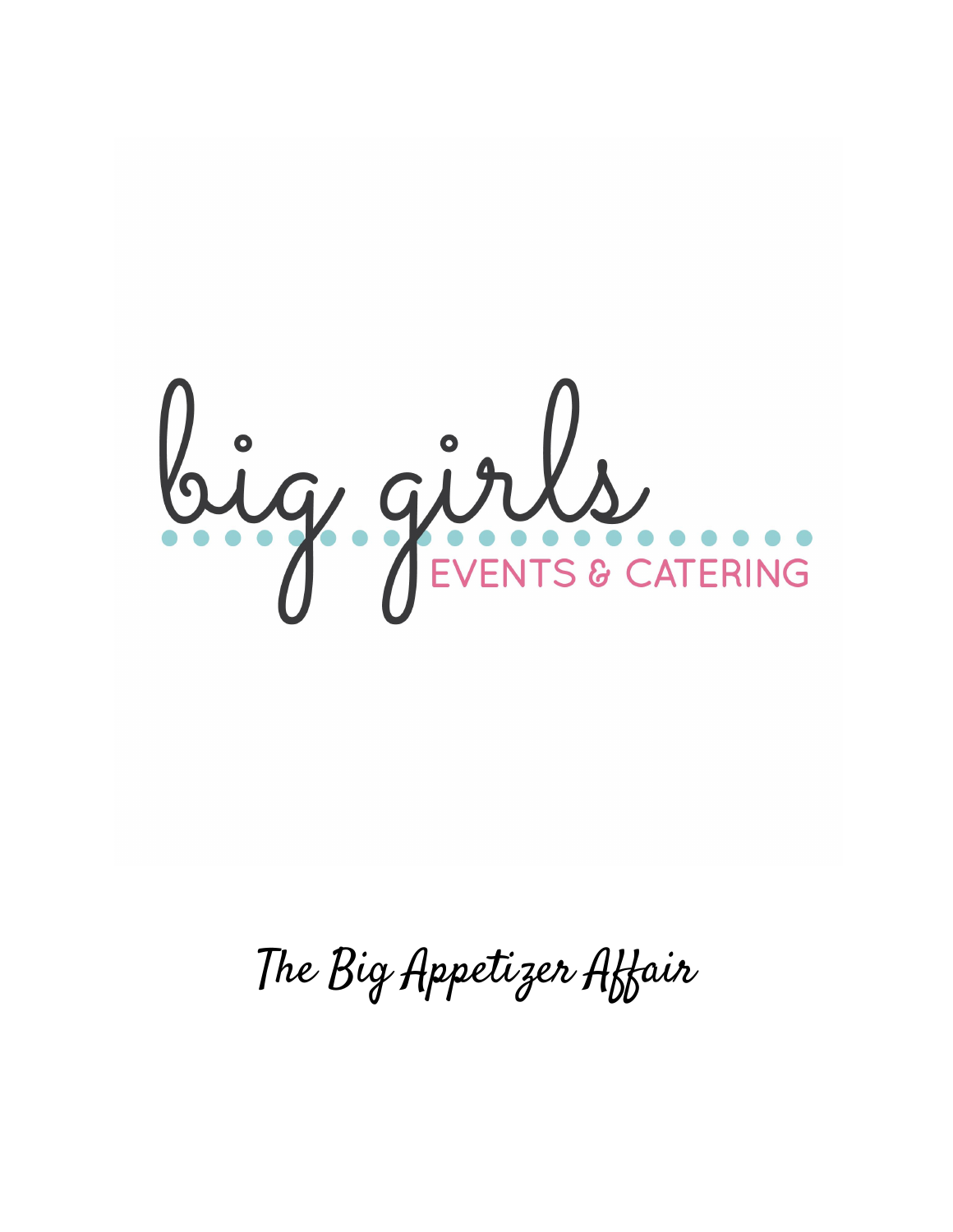# **Appetizer Affair**

**We recommend you start your evening off with 2-3 passed appetizers**

#### **\$2.50 Appetizers**

Old Fashioned Pigs in a Blanket

Cucumber & Dill Canapes

Tuscan Bruschetta Crostini's

Hummus & Veggie **Shooters** 

Strawberry & Mint Bruschetta

Pimento & Jalapeno Crostini's

#### **\$2.75 Appetizers**

Wild Mushroom & Tarragon Crostini's

### Spanakopita



**\$3.00 Appetizers**

Sharp Cheddar & Raspberry Crostini's

Chicken Enchilada Pinwheels

> Chicken Pesto Crostini's

Petite Loaded Potato Skins

Goat Cheese with Pesto & Sundried Tomato Crostini's

### **\$3.25 Appetizers**

Brown Sugar Bacon Wrapped Smokies

Luau Kabobs

Bacon Wrapped Stuffed Sweet Peppers

Mini Quiches

Everything Avocado Canapes

Toasted Ravioli

Vermont White Cheddar & Apple Crostini's **\$3.50 Appetizers**

> Mushroom Rockefeller

Shrimp, Cucumber & Curry Canape

> Crab Stuffed Mushrooms

Caprese Skewers

**\$4.00 Appetizers** Mini Crab Cakes

Shrimp Gazpacho

Smoked Salmon Canapes

Cichetti canape

### **\$4.95 Appetizers**

Shrimp Cocktails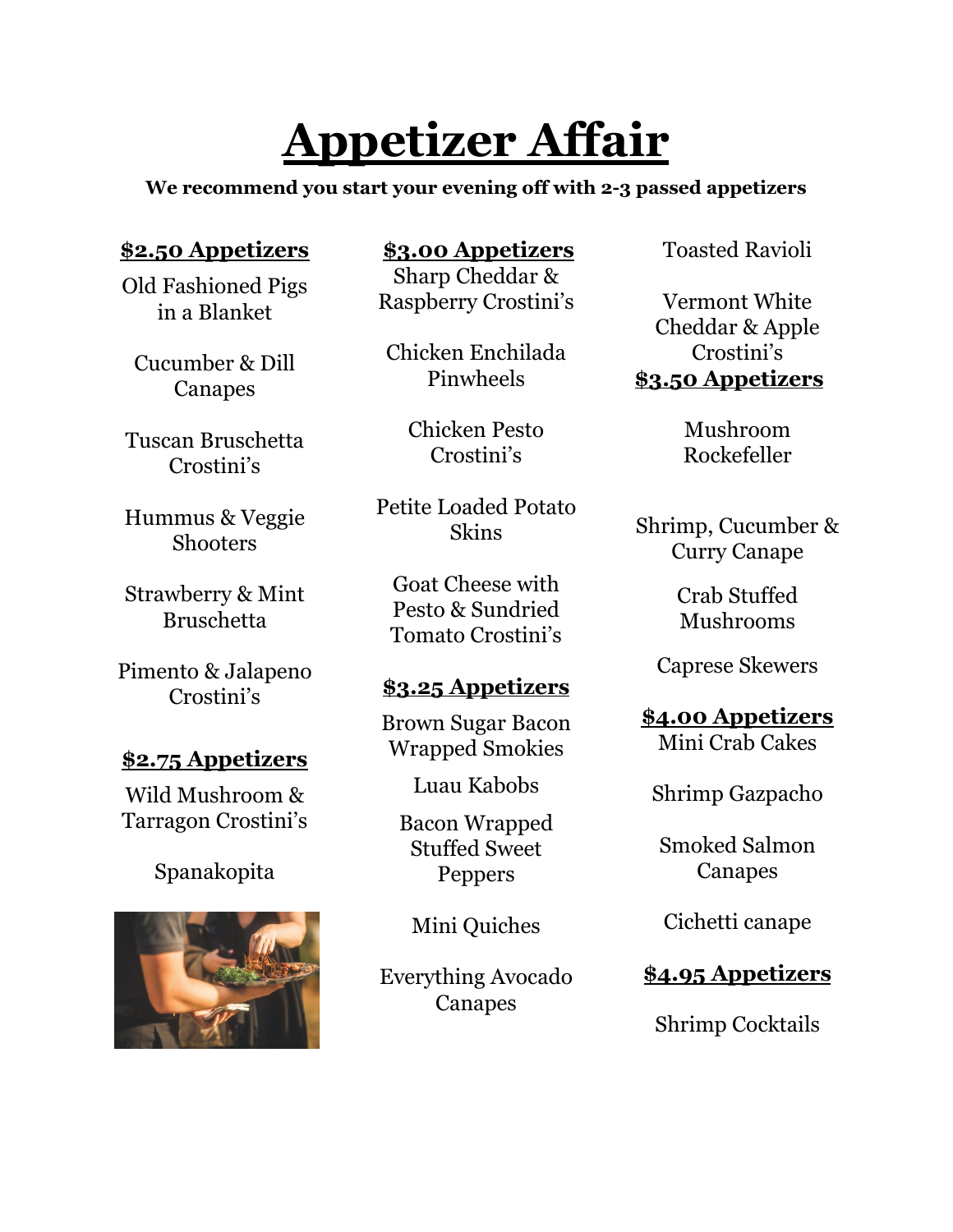

# **Table Displays**

#### **We recommend 1 selection**

### **Garden & Cheese Displays–(see pricing by each item)**

Seasonal Fruit with Vanilla Creme Dip & Cheese Display - \$3.95 per guest Fresh Vegetable Display with Buttermilk Ranch Dip - \$3.95 per guest Serve both displays & save \$1.00 per guest! \$6.50 per guest

### **The Big Artisan Cheese & Meats Station - \$7.50 per guest**

Variety of traditional & gourmet cheeses with cheese spreads and smoked meats such as smoked beef sausage, prosciutto,salami served with crostini's, crackers, mustards and seasonal fruit accents

# **Pasta/Potato Selections**

#### **We recommend 1 selection**

Bruschetta Pasta Salad with Tuscan Bruschetta, parmesan & olives Italian Trio Pasta Salad with pepperoni, olives & cheese Big Girl's Famous Mac & Cheese Penne Pasta with Garden Vegetable Marinara Sauce Bow Tie Pasta with Creamy Garlic Alfredo

**All pasta & potato selections are \$3.25 per guest per item**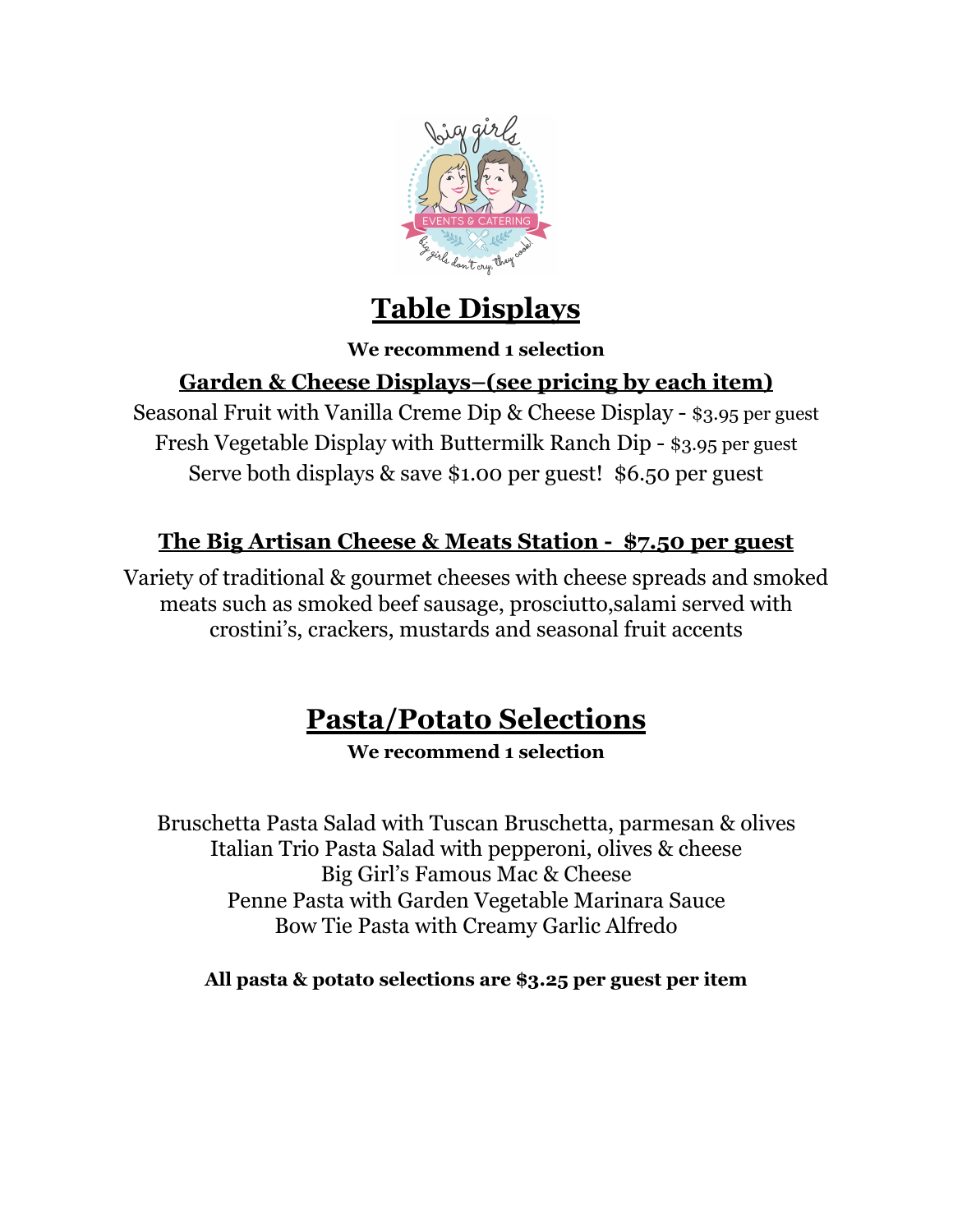

### **Homemade Dips & Spreads**

*All dips are served with crackers, tortilla chips or bread* **We recommend 1 selection**

Baked Brie in Pastry with Walnut & Honey Topping Jalapeno Popper Cheese Dip Traditional Spinach Dip Spinach & Artichoke Dip (served cold or warm) Creamy Crab Dip (served warm or cold) Hidden Valley Ranch Chicken Dip Buffalo Chicken Dip Spicy Queso Dip Variety of kettle chips, pretzels & tortilla chips/homemade dips & salsas

**All dips & spreads are \$3.75 per guest per dip**

# **Hot and Cold Sandwiches**

**We recommend 2 selections**

Mini Croissants stuffed Tarragon Chicken Salad Mini Open Faced BLT Sandwiches Petite Ham Biscuits with Peach Honey Mustard Mini Chicken & Waffles with Buttered Syrup Southwestern Vegetarian Tortilla Roll Ups Big Nate's Pulled Pork BBQ Sliders with Apple Cider Cole Slaw Mini Shrimp Po Boys "fully dressed" with lettuce, pickles & remoulade Mini Reuben Sandwiches French Dip Sliders with Grilled Onions and Mushrooms Chicken Parmesan Sliders with Parmesan

**All sandwiches are \$3.95 per guest per sandwich choice**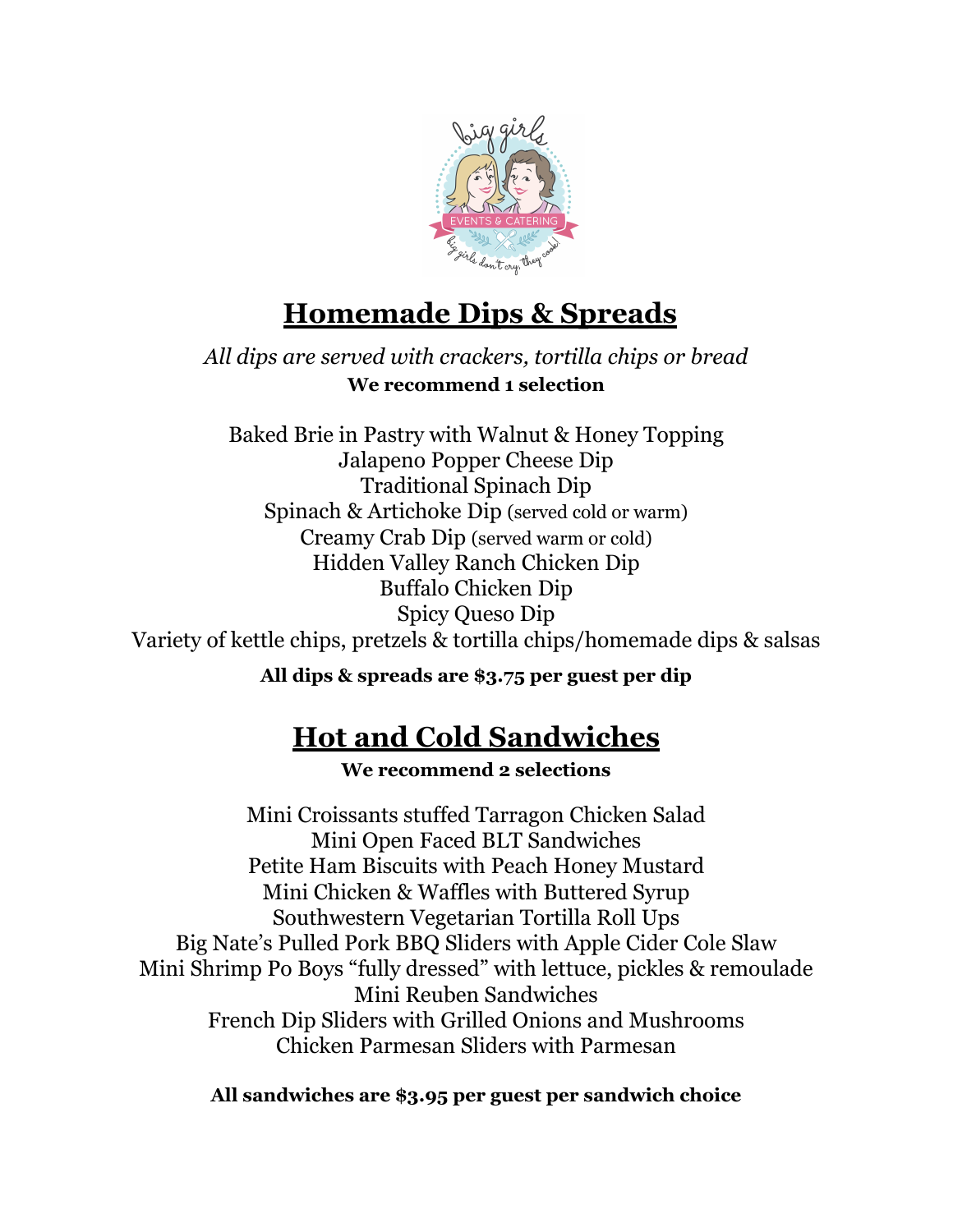

### **Hearty Hors D'oeuvres**

**We recommend 2 selections**

### **\$7.00 per guest**

Sweet Georgia Brown Chicken Tenders (Our Specialty! Served fried or grilled) Southern Fried Chicken Tenderloins (with variety of sauces) Chicken Wellingtons (chicken breast & cheeses baked in pastry)

#### **\$8.95 per guest**

Big Bayou Shrimp & Grits with Andouille Sausage Colossal Meatballs (sauces include marinara, swedish or sweet & spicy) Mexican Shrimp Cocktails (with avocado & pico de gallo) Shrimp Cocktail display (with our homemade cocktail sauce)

# **Carving Stations**

#### **\$9.75 per guest per menu selection (2 selections \$15.95)**

Orange Marmalade Glazed Pork Loin Black Peppered Sirloin Tip Roasted Turkey Breast Smoked Honey Ham Chilled Salmon w/ Caper Drizzle Salmon Wellington  $\sim$  market price Beef Tenderloin or Prime Rib ~ market price *All carving stations items are served with yeast rolls and condiments*

### **Other Menu items:**

If we included everything we can or have ever prepared for an event, the internet could not hold the information and this menu would be forever long! If you don't see it on the menu but want to serve it, let us know. We're happy to replicate your family recipes and to even add new things to the menu.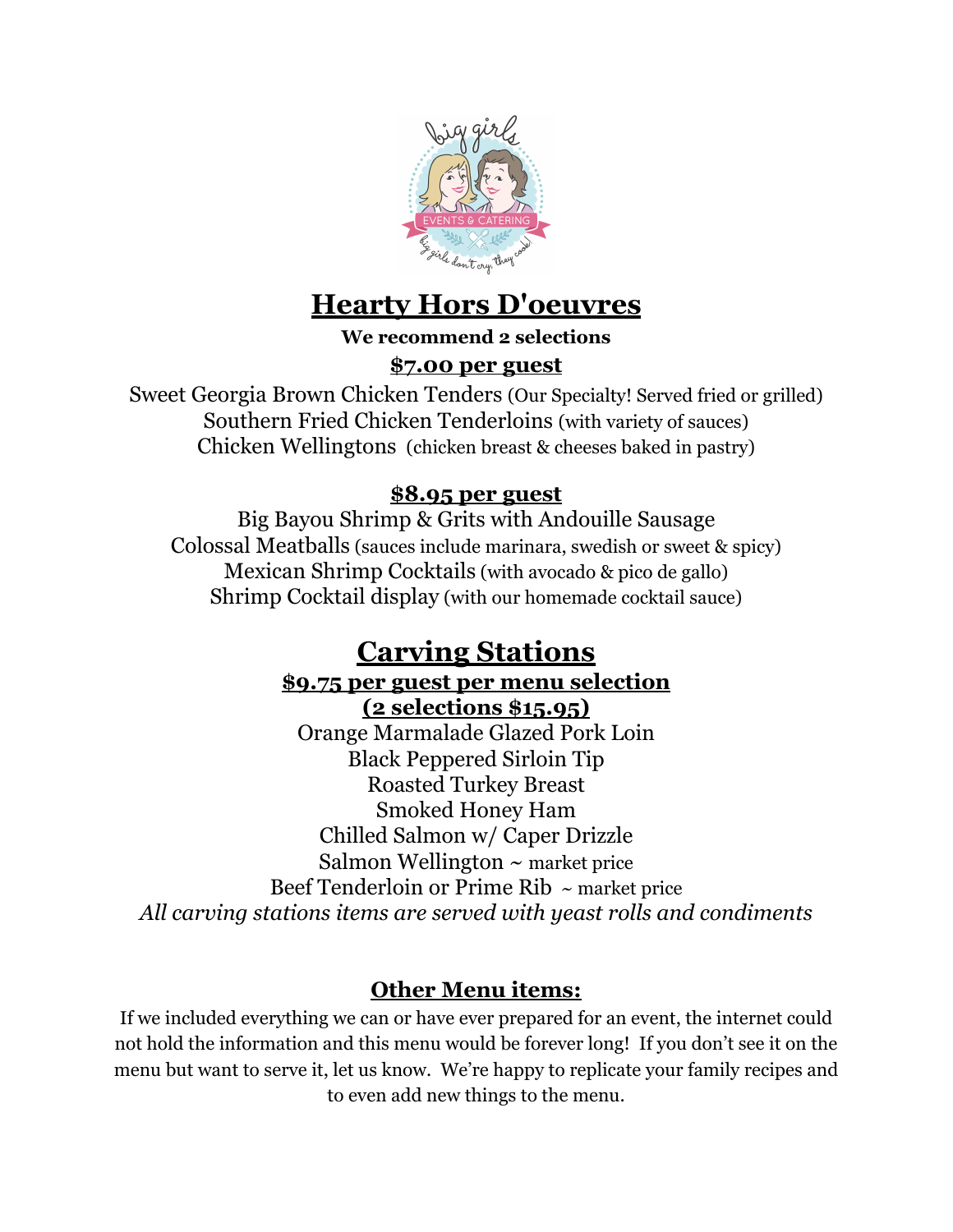

Each event requires service staff. The amount of staff will depend on how many guests and the service that you request.

- $\bullet$  Each staff is \$175.00
- 6 hours of service to include
- Set-up,
- serving,
- Assisting those in need
- clearing guest tables during event,
- clean-up of buffet & kitchen area.

We have several licensed bartenders on staff if your venue does not provide for you.

- Each bartender is \$225.00
- 6 hours of service
- Set-up of the bar,
- serving during event,
- packing up all leftover alcohol.

Depending on size, some events will require a bar-back to assist the bartender. Each bar-back is \$150.00, includes 6 hours of service.

Chef on site is \$275 for 5 hours of service.